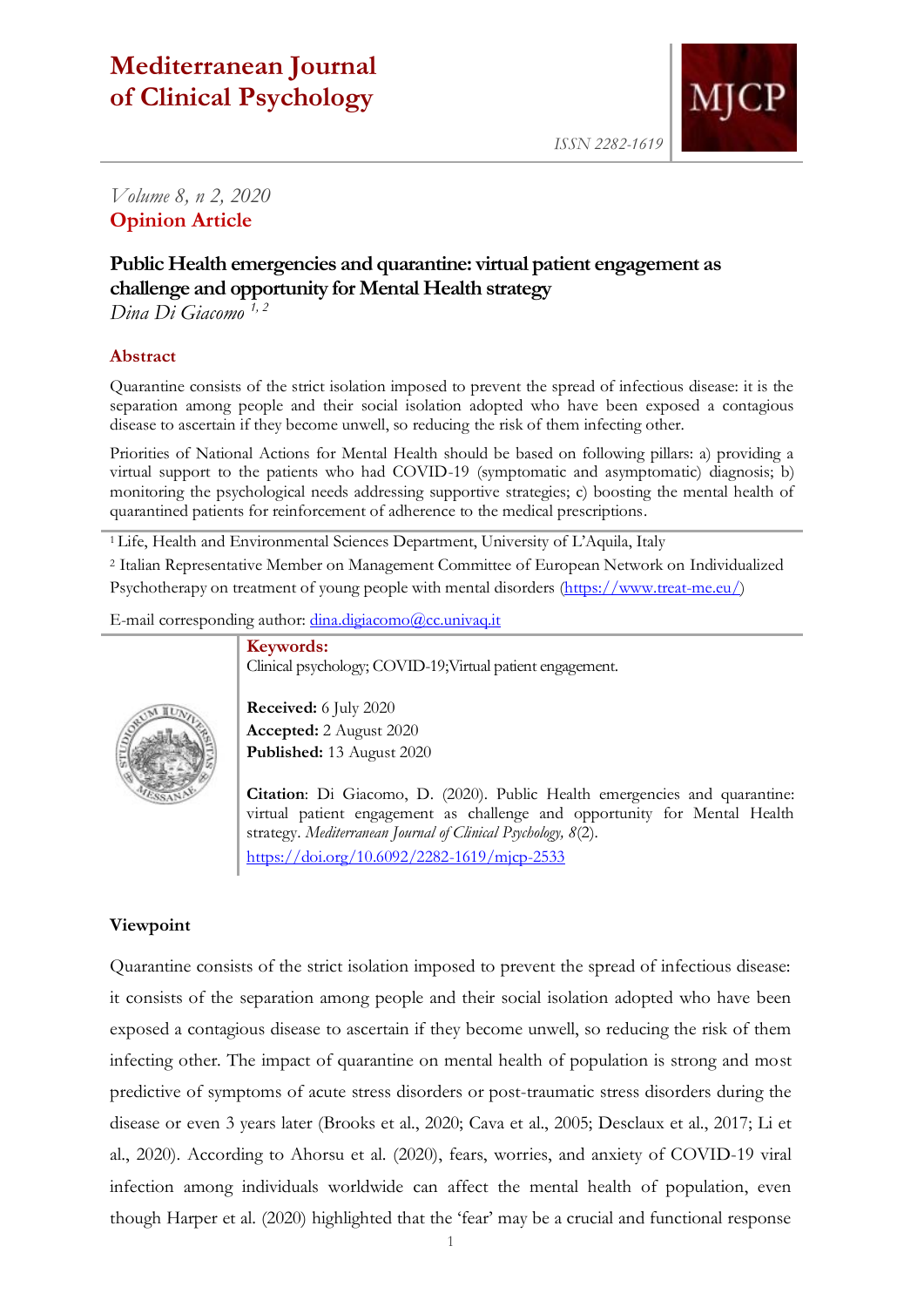to the pandemic and predictive for engagement of recommendations for public health behaviors (e.g., improved hand hygiene and social distancing). Taking into account this scenario and by clinical psychology viewpoint, key topic should be which negative emotional states are necessarily pathological, and which social, behavioral and contextual factors can secondarily affect the quality of life health people (Kang et al. 2020; Wang et al., 2020). This landscape is more significant involving the quarantined asymptomatic patients as well as chronic disease and non-communicable disease patients (Merlo, 2019; Settinieri & Merlo, 2020; Walhs et al., 2020).

It becomes imperative to address not only the patients' physical needs, but also their informational, psychological and social needs on the long run. Health Care Actions should start to think how to deal with the aftermath providing solutions that can cater to individual needs at various stages within their quarantine.

Take into account to clinical practice, main goal should be the empowerment of Patient Engagement strategy in COVID-19 quarantine contributing to implement the personalized medicine approach as strategic intervention in order a) to make to be efficient the actions of primary care physician and b) to monitor and mitigate the psychological impact of social isolation for prolonged time.

Priorities of National Actions should be based on following pillars:

- a) providing a virtual support to the patients who had COVID-19 (symptomatic and asymptomatic) diagnosis;
- b) monitoring the psychological needs addressing supportive strategies;
- c) boosting the mental health of quarantined patients for reinforcement of adherence to the medical prescriptions.

Main expected outcome of Mental Health service fighting COVID-19 quarantine should be to support data-driven decisions and interventions on a daily basis, enabling improved selfmanagement by the patient and effective monitoring by the expert. A data driven strategy platform could be enabling the effective monitoring of health status and QoL after COVID-19 diagnosis. Complementary outcome will be the mitigation of psychological negative effect of quarantine effect as long as it is efficient preventive measure in major infectious disease outbreaks. Emerging health policy based on clinical and scientific evidences is asked to give rapid-response with strong impact on QoL of people. Impacts could be relevant: a) reducing symptom burden and suffering or improved well-being of patients mitigating the collateral effect of quarantine; b) improved clinical guidelines and policy recommendations with respect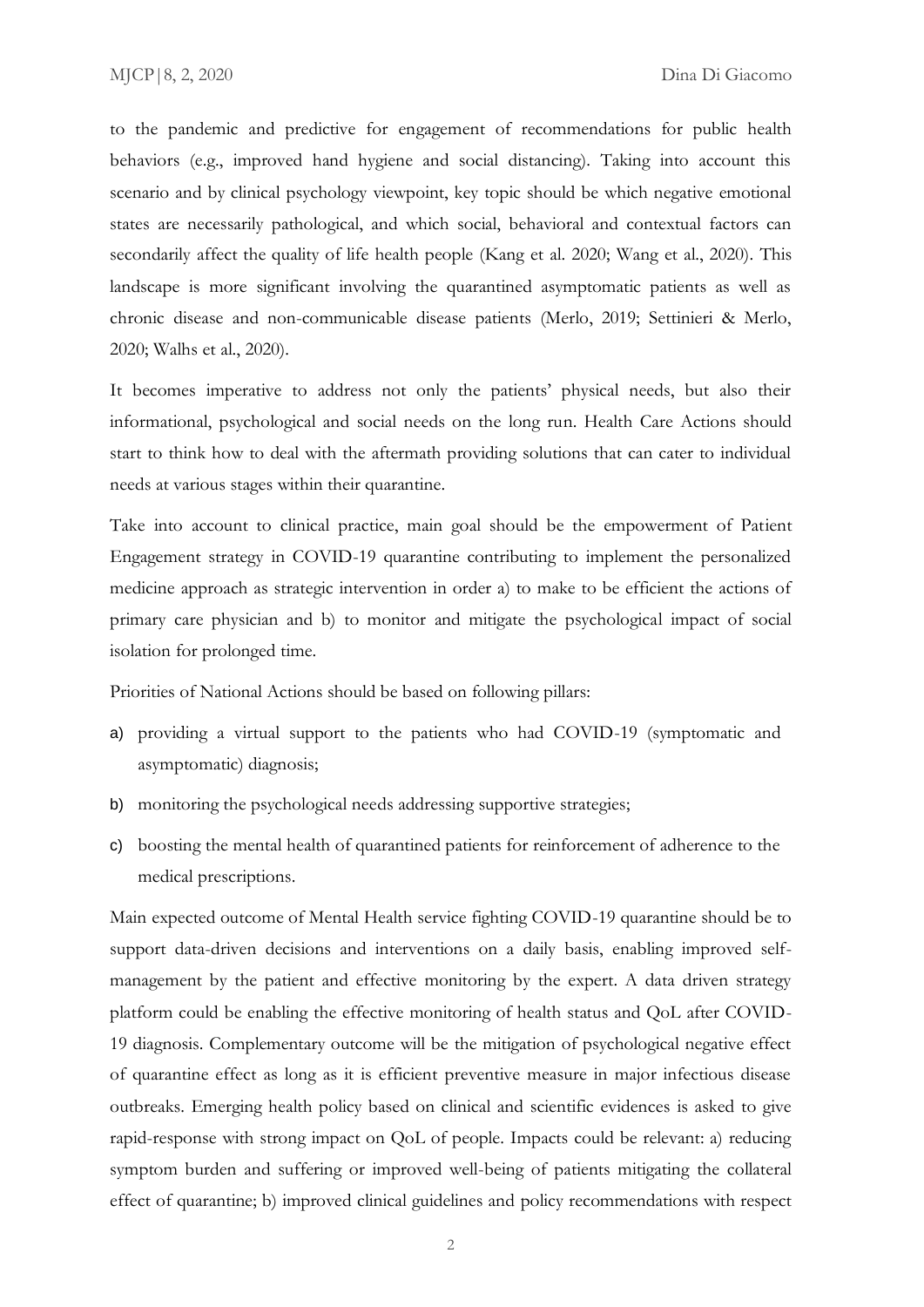to pain management, social isolation suffering and mental health needs of patients with lifethreatening diseases or afflicted by late and long term side-effects of treatments; c) improved quality, effectiveness and cost-effectiveness of household care services.

Concrete and efficient operational processes are asked essential:

- 1) accurate monitoring the patients' physical assessment: adjusting to age the possible interventions and establishing, if possible, a preventative action plan; to evaluate a training plan adjusted to the patient's age to maintain his / her physical fitness and wellbeing.
- 2) accurate monitoring the patient's overall mental health and psychological wellbeing: establishing strategies and preventative action plans in the face of possible hardships derived from treatment; addressing aspects such as returning to work, social reintegration, among others.
- 3) monitored and periodic follow-up of aspects related to QoL.

The overall objective of future actions is to address the need to accurately and timely assess the magnitude of mental health outcomes in the people exposed to pandemic (Fiorillo & Gorwood, 2020; Morganstein & Ursano, 2020); in particular, it becomes imperative to identify non-intended consequences of epidemic-control decisions with particular regard to the implementation of preventive and early interventions strategies for population at higher risk, providing answers to social, dynamics of the outbreak and the related public health response.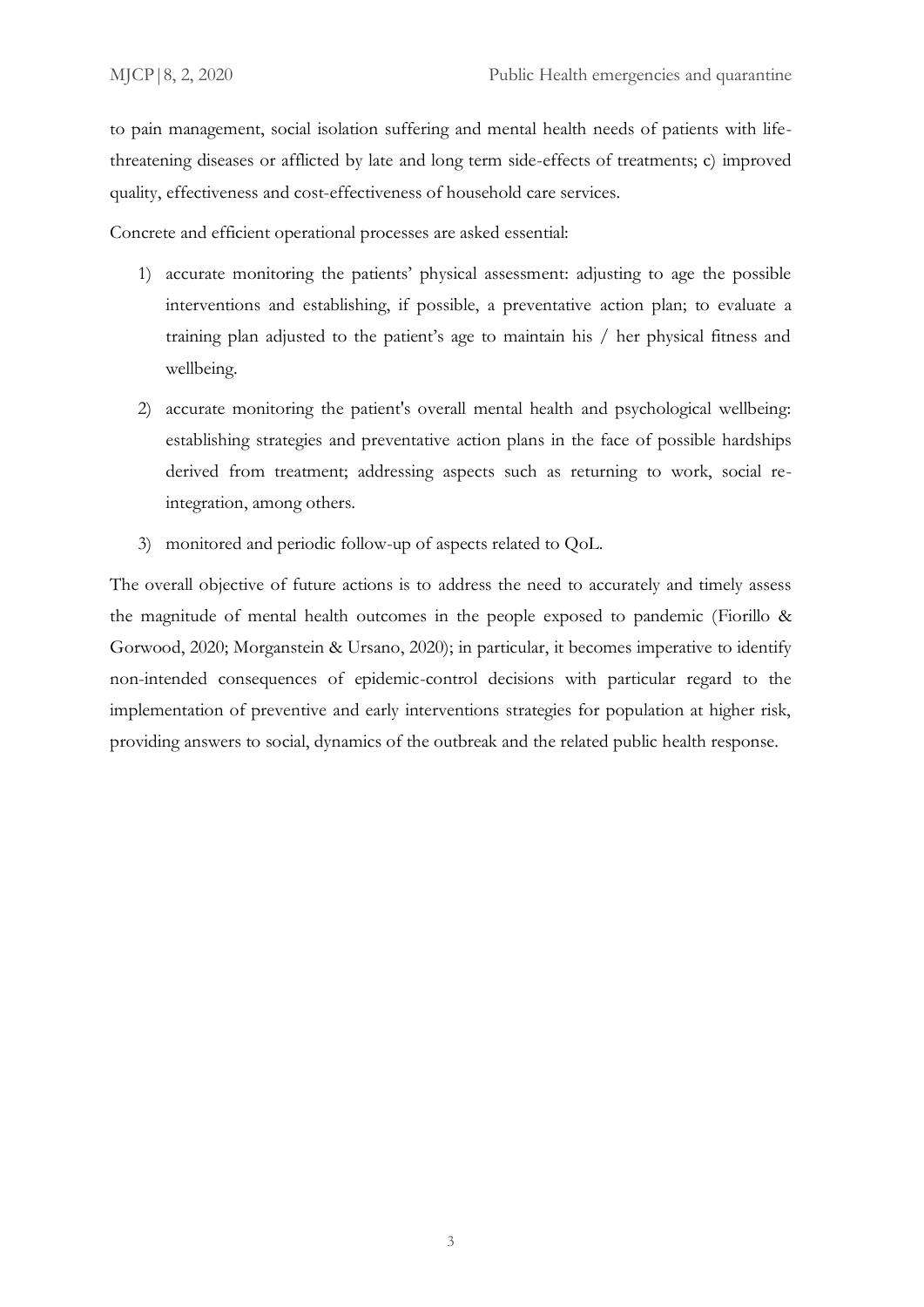#### **References**

- 1. Ahorsu, D. K., Lin, C. -Y., Imani, V., Saffari, M., Griffiths, M. D., & Pakpour, A. H. (2020). Fear of COVID-19 scale: development and initial validation. *International Journal of Mental Health and Addiction*. Advance online publication. [https://doi.org/10.1007/s11469-020-00270-8.](https://doi.org/10.1007/s11469-020-00270-8)
- 2. Brooks, S. K., Webster, R. K., Smith, L. E., Woodland, L., Wessely, S., Greenberg, N., & Rubin, G. J. (2020). The psychological impact of quarantine and how to reduce it: rapid review of the evidence. *The Lancet*.
- 3. Cava, M. A., Fay, K. E., Beanlands, H. J., McCay, E. A., & Wignall, R. (2005). The experience of quarantine for individuals affected by SARS in Toronto. *Public Health Nursing, 22*(5), 398-406. <https://doi.org/10.1111/j.0737-1209.2005.220504.x>
- 4. Desclaux, A., Badji, D., Ndione, A. G., & Sow, K. (2017). Accepted monitoring or endured quarantine? Ebola contacts' perceptions in Senegal. *Social Science & Medicine*, 178, 38-45. <https://doi.org/10.1016/j.socscimed.2017.02.009>
- 5. Fiorillo, A., & Gorwood, P. (2020). The consequences of the COVID-19 pandemic on mental health and implications for clinical practice. *European Psychiatry,* 1-4. [10.1192/j.eurpsy.2020.35](https://dx.doi.org/10.1192%2Fj.eurpsy.2020.35)
- 6. Harper, C. A., Satchell, L. P., Fido, D., & Latzman, R. D. (2020). Functional fear predicts public health compliance in the COVID-19 pandemic. *International Journal of Mental Health and Addiction*, 1. <https://doi.org/10.1007/s11469-020-00281-5>
- 7. Kang, L., Li, Y., Hu, S., Chen, M., Yang, C., Yang, B. X., ... & Chen, J. (2020). The mental health of medical workers in Wuhan, China dealing with the 2019 novel coronavirus. *The Lancet Psychiatry, 7*(3), e14. [https://doi.org/10.1016/S2215-0366\(20\)30047-X](https://doi.org/10.1016/S2215-0366(20)30047-X)
- 8. Li Y, Wang Y, Jiang J, Valdimarsdottir U, et al. (2020) Psychological distress among health professional students during the COVID-19 outbreak. *Psychological Medicine*. <https://doi.org/10.1017/S0033291720001555>
- 9. Merlo, E. M. (2019). Opinion Article: The role of psychological features in chronic diseases, advancements and perspectives. *Mediterranean Journal of Clinical Psychology, 7*(3). <https://doi.org/10.6092/2282-1619/2019.7.2341>
- 10. Morganstein, J. C., & Ursano, R. J. (2020). Ecological disasters and mental health: causes, consequences, and interventions. *Frontiers in psychiatry,* 11, 1[. https://doi.org/10.3389/fpsyt.2020.00001](https://doi.org/10.3389/fpsyt.2020.00001)
- 11. Settineri, S., Merlo, E. M. (2020). Editorial: Fear of Contamination. *Mediterranean Journal of Clinical Psychology, 8*(1). doi[: https://doi.org/10.6092/2282-1619/mjcp-2424](https://doi.org/10.6092/2282-1619/mjcp-2424)
- 12. Walsh, D., & Foster, J. (2020). A Contagious Other? Exploring the Public's Appraisals of Contact with 'Mental Illness'. *International Journal of Environmental Research and Public Health, 17*(6), 2005. <https://doi.org/10.3390/ijerph17062005>